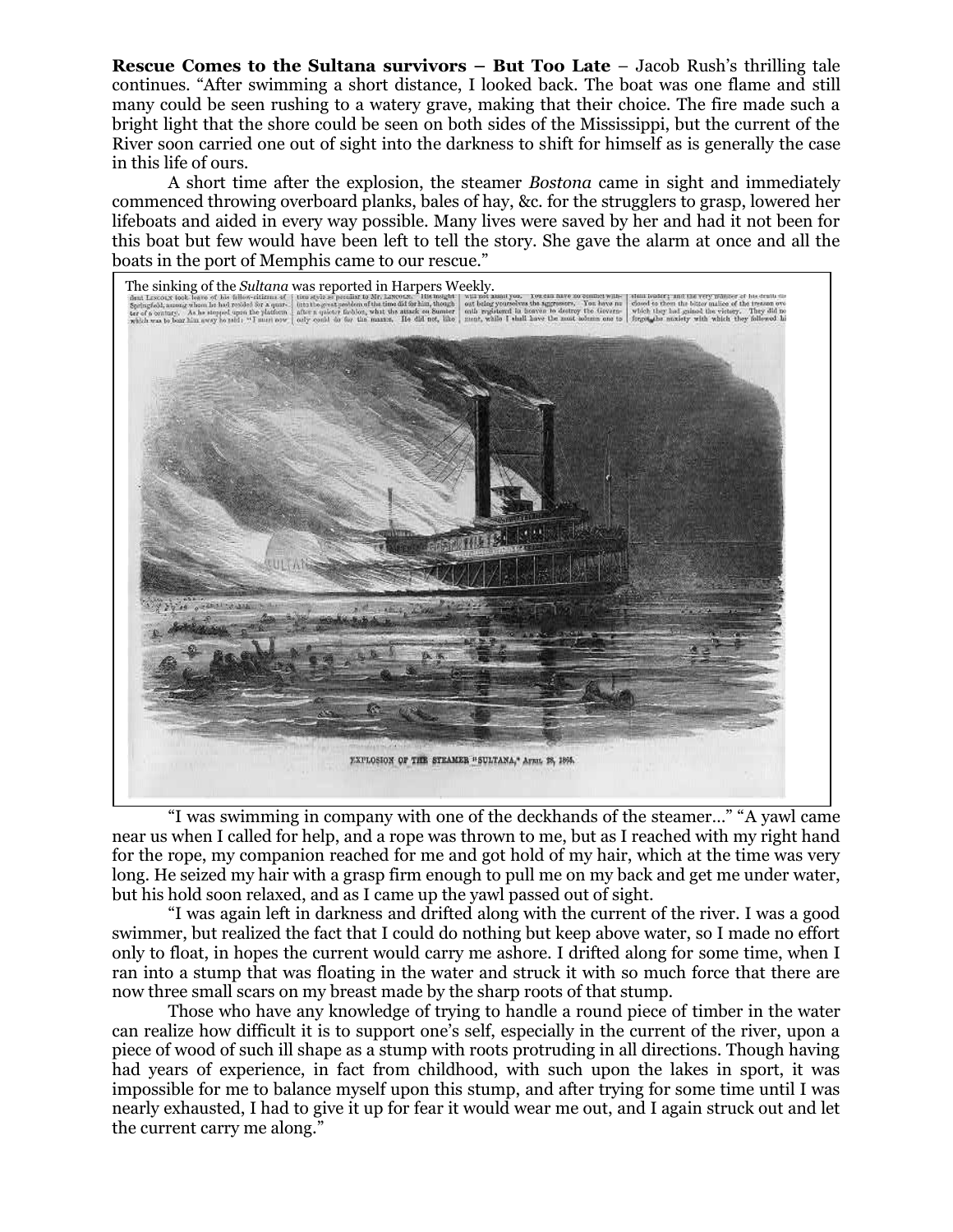"On my way down the River, I passed James Clary, formerly a member of the  $49<sup>th</sup>$  Ohio I think, and a resident of Marblehead. He, with two or three others, was clinging to a bale of hay and seemed to be getting along well when he exclaimed 'I am getting a cramp.' At the same time he let go and went down. I saw him but a few minutes by the light of a torch on one of the *Bostona's* yawl boats which was drifting with the current, picking up all who came in its way."

"It was not long after that when day began to break [about 5 a.m.], and I could see a dark spot ahead of me that looked like shore, but before I fully realized the fact I struck against a lot of driftwood and threw myself out upon it, and in a very short time was on solid foundation. Here I met four or five of the boys, who had reached this point before me. I seemed strong, though I had been in the water nearly two hours [and swimming some  $7\frac{1}{2}$  miles with the current], but when the air struck me I wilted like a leaf, and though knowing perfectly well what was the matter with me, I was not able to help myself, and had it not been for those on the drift I would have chilled to death in a very short time…

As I was without any clothing, one of the boys who had wrung out his clothing until it had become partially dry, gave me a shirt, and in company with two or three others I went into the water several times to help others upon the drift. Persons not used to the water would invariably be carried under by the current, as they would grab the log, the log revolving and carrying them under; it was only those who were used to this who could throw themselves upon a log in the water, and we watched closely for the few that came within reach. By stretching out upon the logs, holding each other's feet, one of us managed to keep close to the water's edge, in fact, lay so the water could run over us all the time, and in that way we pulled out three or four who struck our drift.

It was then daylight, and as I was running from one log to another trying to strike another drift where we saw one of our number hanging to some brush to assist him on top of the logs, I heard my name called, and on looking around found it was my friend Steward, who had landed within 10 rods of the spot, though I had not seen him since we jumped from the steamer until that moment."

"After getting warm by rubbing and exercise, we helped several others out onto the logs. There I remained about two hours when a steamer came along and took us to Memphis, which was just on the opposite side of the River from where I landed."

"By the next day noon all the bodies that could be found were brought to Memphis. Out of 2,251 persons on board, but 550 were rescued, and of that number, 150 died within 24 hours afterwards from injuries and exposure."

"Soon after a steamer came across from Memphis and we were taken aboard and cared for by the Sisters of Charity, who did all in their power for those who were picked up. I was taken to the Soldiers' Home with my friend Steward, where we remained until we got a supply of clothing, when some of General Washburn's staff [Washburn was then in command at Memphis] came and took the names of those who were not hurt and were able to give an account of the explosion. Myself, with about 15 others, reported at General Washburn's headquarters, and there I was requested to answer such questions as were put to me by one of the staff officers as to my knowledge of the explosion of the steamer, what I saw, etc."

It was thought that the boat was blown up by torpedoes put into the coal by the Rebels. "This I hardly think to have been the case, the boilers being old and nearly worn out having to be repaired before we left Vicksburg. He asked us some questions and sent us back to our quarters. But I and a particular friend, George Steward by name, only went part way when we slipped away from the guard who was not watching us very closely and went back to Gen. Washburn's Head Quarters to see if he would give us transportation home, as we knew that if we waited for all the red tape to be unrolled, we would not get away for two or three weeks. He was very kind and pleasant, but told us that it was impossible for him to do so, and as the war would soon be [over] and we could go home. Finally, I said will it be all right if we get home? Yes, he replied. So we went to see if we could smuggle ourself on board an upward bound boat.

A steamer soon came in and luckily for us the Capt. was an old acquaintance of Steward's father. This boat however was closely guarded and the Capt. told us that he could not dare to take us without a pass, but that if we could get aboard without his knowing it, we would be all right. We hung around the boat all day trying to get on, telling our story to each fresh relief of the guards, but none of them dared let us pass. Finally, just at night, the whistle blew for the last time – we sprang upon the plank pushing the guard to one side and were once more homeward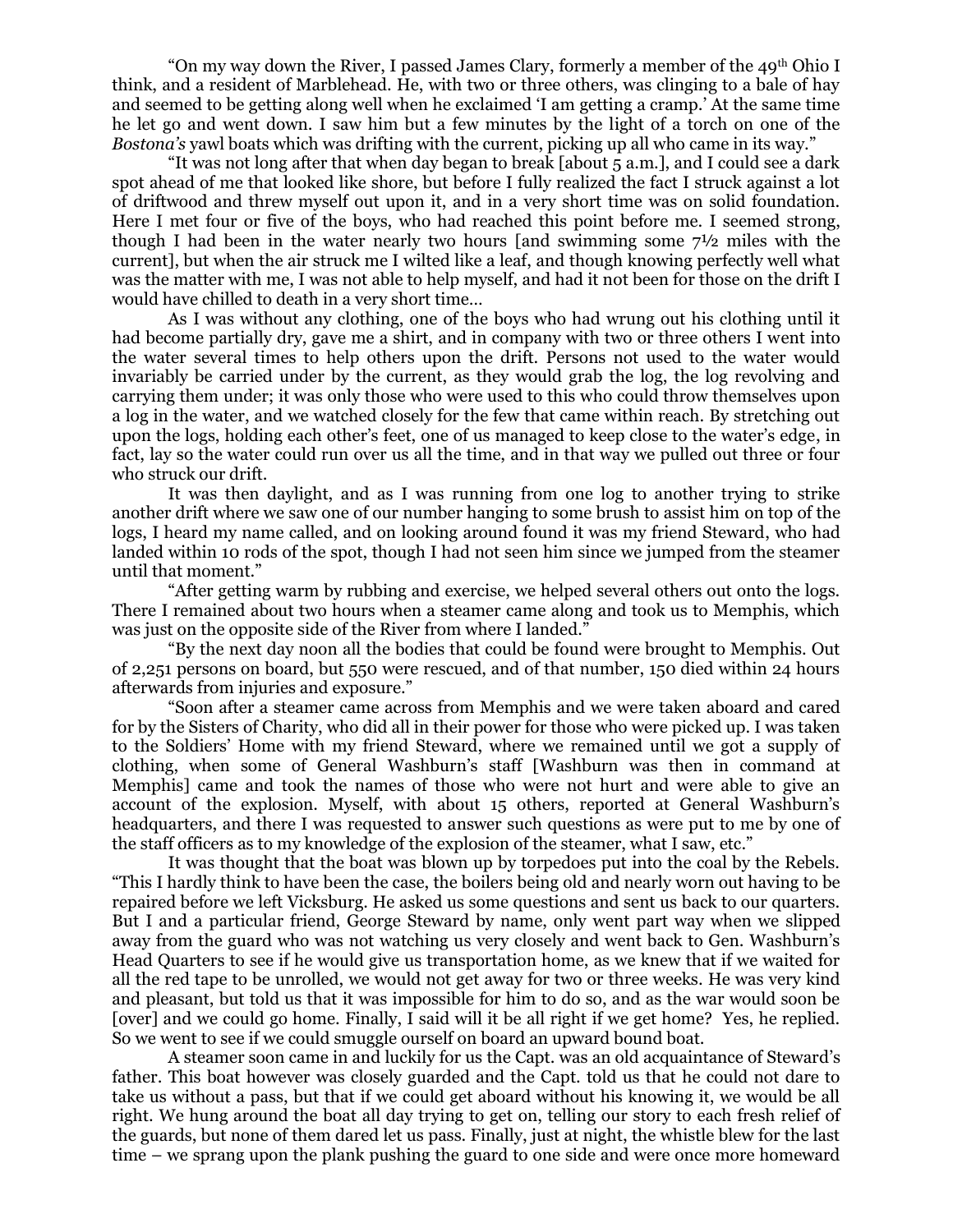bound, without a cent of money or transportation and a thousand miles from home. It would take too long to tell how I begged my way home, telling my story as I went, and the many escapes that I had from being put off the trains.

On the  $3<sup>rd</sup>$  of May 1865 I reached Louisville, Ky. and on the  $5<sup>th</sup>$  day of the same month, I arrived in Sandusky O., there I got a sailboat and [having rowed across Lake Erie in a row-boat, a distance of 12 miles from Sandusky City] reached home about 1 o'clock at night, exciting a great commotion in my Father's house by my unexpected appearance." These accounts were written by Jacob Rush, Kelley's Island, on May 8, 1865 for the Sandusky Register and in 1888 for Jesse Hawes for his book about Cahaba prison. Rush was just 20 years old when he was released from Cahaba.

In closing Rush noted that "Out of eight of us belonging to the Third Ohio Cavalry, four were saved, namely - Marion Hawk, Co. D; Charles Green, Co. L; Charles McWorthy, Co. M, and myself. Lieutenant Lewis, Co. M, and three others whose names I cannot give, were among the lost. Also James Clary, formerly from Sandusky, is one of the lost. Nearly all the prisoners had been confined from one to two years, most of them at Andersonville."

## **The Official Report On The** *Sultana*

News of the *Sultana's* destruction was buried by the turbulent events shaking the nation at the time, including the end of the Civil War and the assassination of President Lincoln which filled the newspapers with conspiracy theories and funeral details. The day the *Sultana* reached Memphis, John Wilkes Booth was killed. It is no wonder that the accident received so little coverage. The sinking of the *Sultana* killed 1,200 to 1,500 Union soldiers returning home from the Civil War and shattered the lives of those who survived. It was a tragedy on the scope of the *Titanic,* which sank in 1912 with a loss of over 1,500 lives.

Hawes lamented that this tragedy was relegated such a minor place in the war's history. "In the long list embracing every engagement of the Rebellion, the Union killed on the field have exceeded the loss of lives by this explosion in only four great battles: the Wilderness, Gettysburg, Spottsylvania and Antietam. There have been more lives lost by this explosion than were killed from the Union ranks in the combined battles of Fredericksburg, Franklin, and Five Forks; more than were killed from the Union ranks on the fields of battle at Pea Ridge, Perryville, and Pleasant Hill combined; more than the Union loss in killed at Chancellorsville, or Chickamauga, or Shiloh. Only the fact that it occurred just at the close of the great war, just when the country was bowed in grief at the murder of its beloved first citizen, gave it relatively a minor place in the history of that time."

In 1992, Jerry Potter, who spent 13 years researching the disaster, published The Sultana Tragedy. 'Nobody knew about it. That's what compelled me to write the book,' the Memphis lawyer said. 'These were young men who survived horrible situations during the war…then, to be killed on the way home and for the nation not to know about it, was appalling to me.' Potter obtained records at the National Archives of the two military inquisitions that were convened to investigate the disaster. He reviewed newspaper accounts and Army correspondence. He obtained diaries of some of *Sultana's* victims and interviewed descendants of survivors. Another book on the *Sultana* disaster, Transport to Disaster, was written by James W. Elliott, grandson of a *Sultana* survivor.

Most of those who died were paroled Union prisoners going home to reclaim their lives after enduring the hardships, of the Confederacy's most brutal prison camps. Conditions in the camps claimed the lives of approximately 26,436 Confederate and 22,576 Union soldiers. Disease, malnutrition, and violence marked prison life. Andersonville may have been the most famous of all the camps but Cahaba rivaled Andersonville in appalling conditions. Malaria, smallpox, typhoid, diarrhea, dysentery, scurvy, and hospital gangrene killed thousands of the prisoners. One Confederate surgeon estimated that the deaths at Andersonville 'ranged from 90 to 130 each day.' He also provided the following grim statistics: 'Since the establishment of this prison on 24th of February, 1864, to the present time (October 1864) over 10,000 Federal prisoners have died, that is, nearly one third of the entire number have perished in less than seven months.' The men, mostly from Ohio, Tennessee, Indiana, Michigan and Kentucky, were bound for Camp Chase near Columbus, Ohio, to be discharged, and to reunite with families and resume their lives.